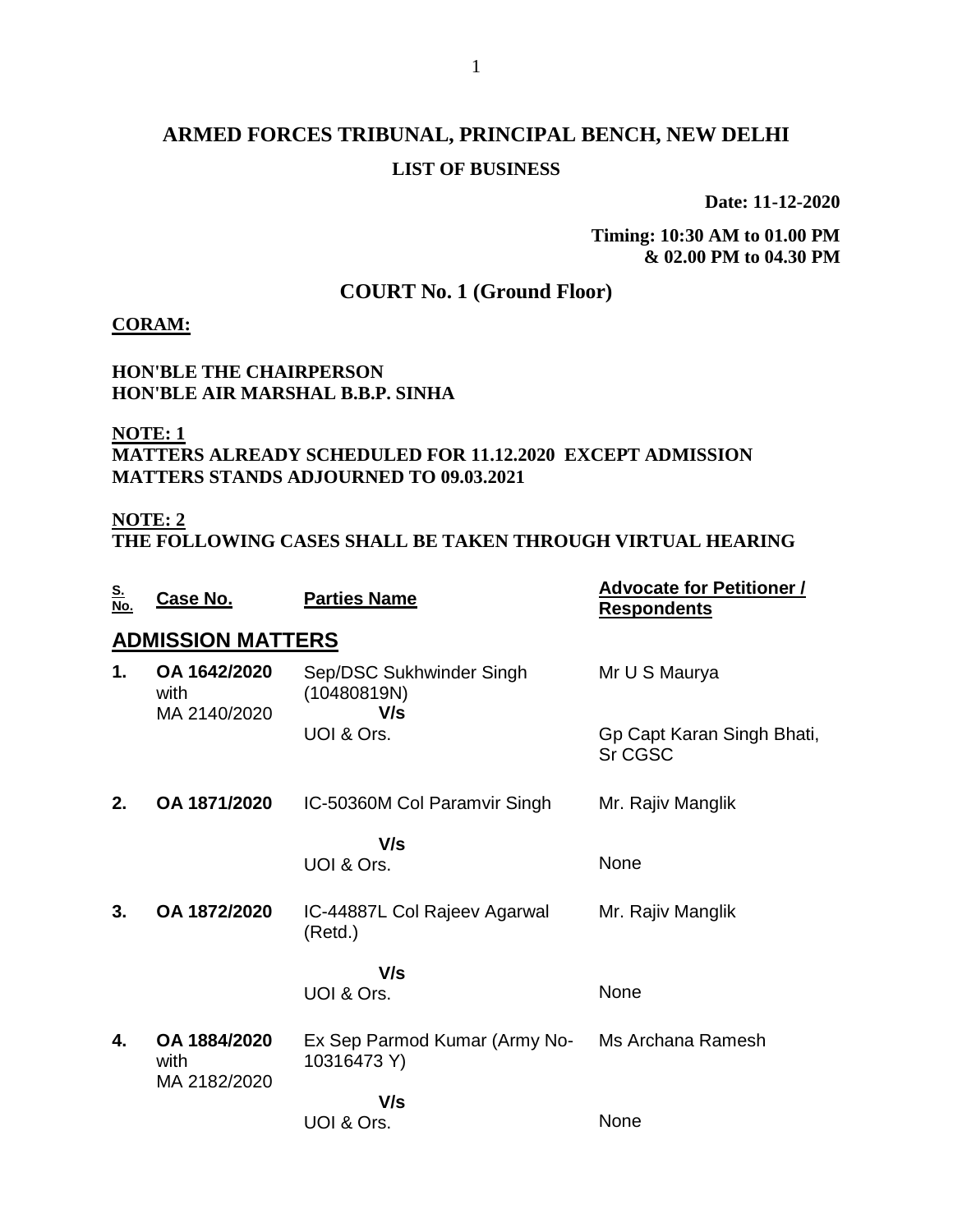| 5.  | OA 1885/2020                         | Ex HFO Devendra Bahadur SIngh<br>(No 684309 F)          | Mr Praveen Kumar                            |
|-----|--------------------------------------|---------------------------------------------------------|---------------------------------------------|
|     |                                      | V/s                                                     |                                             |
|     |                                      | UOI & Ors.                                              | None                                        |
| 6.  | OA 1886/2020<br>with<br>MA 2183/2020 | Ex JWO Ranga Rao M.S.P<br>(248043F)                     | Mr Ajit Kakkar & Associates                 |
|     |                                      | V/s                                                     | None                                        |
|     |                                      | UOI & Ors.                                              |                                             |
| 7.  | OA 1887/2020                         | No. 4478818N HAV/PA Barun Paul                          | Mr Indra Sen Singh & Ms<br>Kirtika Chhatwal |
|     |                                      | V/s<br>UOI & Ors.                                       | None                                        |
|     |                                      |                                                         |                                             |
| 8.  | OA 1888/2020<br>with<br>MA 2186/2020 | Ex CH ERA Virendra Kumar Rana<br>(181114 Z)             | Mr Ved Prakash                              |
|     |                                      | V/s                                                     |                                             |
|     |                                      | UOI & Ors.                                              | None                                        |
| 9.  | OA 1889/2020                         | No. 672803-T WO Dhankher Rajpal Mr M D Jangra<br>(Retd) |                                             |
|     |                                      | V/s                                                     |                                             |
|     |                                      | UOI & Ors.                                              | None                                        |
| 10. | OA 1890/2020<br>with<br>MA 2187/2020 | Ex HAV Dixit Devendra Kumar<br>15375318K                | Mr Aditya Puar                              |
|     |                                      | V/s                                                     |                                             |
|     |                                      | UOI & Ors.                                              | None                                        |
| 11. | OA 1891/2020                         | Ex POEL Satyabir (210360 T)                             | Mr Virender Singh Kadian                    |
|     |                                      | V/s                                                     | None                                        |
|     |                                      | UOI & Ors.                                              |                                             |
| 12. | OA 1892/2020<br>with<br>MA 2188/2020 | No. 05898B Lt Cdr Jyoti Prava Das<br>(Retd)             | Mr Santhosh Krishnan                        |
|     |                                      | V/s                                                     |                                             |
|     |                                      | UOI & Ors.                                              | Dr Vijendra Singh Mahndiyan                 |
| 13. | OA 1893/2020<br>with                 | Arjun Kumar Patel                                       | Mr Rajeev Lochan and Phool<br>Kumar         |
|     | MA 2190/2020                         | V/s                                                     |                                             |
|     |                                      | UOI & Ors.                                              | None                                        |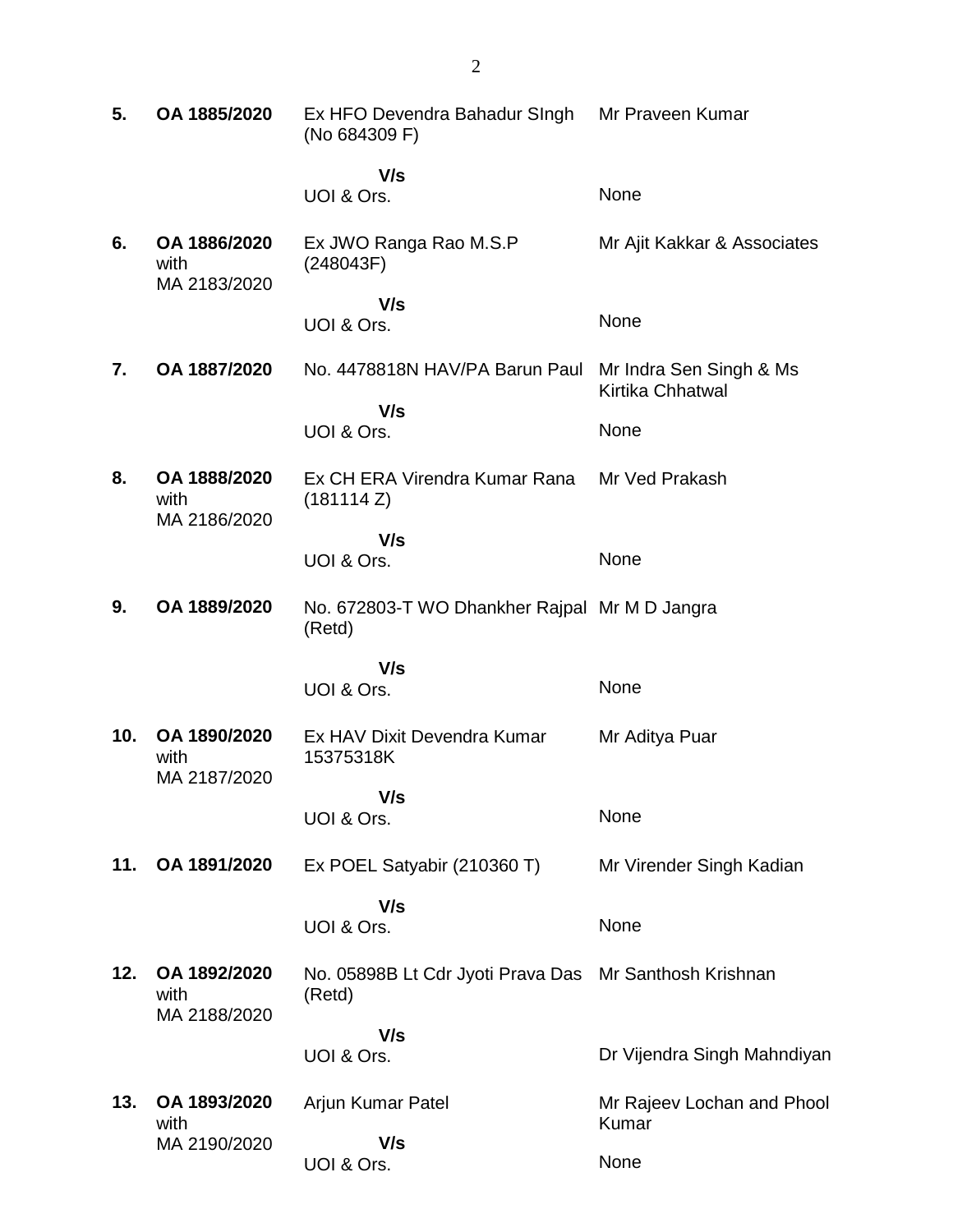| 14. | OA 1894/2020                                 | 28824-T Wg Cdr Parul Pratap<br>Singh                         | Mr. S S Pandey & Associates             |
|-----|----------------------------------------------|--------------------------------------------------------------|-----------------------------------------|
|     |                                              | V/s<br>UOI & Ors.                                            | None                                    |
| 15. | OA 1895/2020                                 | IC- 62338N Lt Col Manjit Singh                               | Mr. S S Pandey & Associates             |
|     |                                              | V/s<br>Union of India & Ors.                                 | None                                    |
| 16. | OA 1896/2020<br>with<br>MA 2195/2020         | Ex JWO Munendra Kumar (709343 Mr Virender Singh Kadian<br>N) |                                         |
|     |                                              | V/s<br>UOI & Ors.                                            | None                                    |
| 17. | OA 1897/2020                                 | IC-41887A Maj Gen PS Rana                                    | Mr. Indra Sen Singh/Kirtika<br>Chhatwal |
|     |                                              | V/s<br>UOI & Ors.                                            | None                                    |
| 18. | OA 1898/2020                                 | IC-42356P Maj Gen Ajay Pal Singh Mr. S S Pandey & Assoiates  |                                         |
|     |                                              | V/s<br>UOI & Ors.                                            | None                                    |
|     | <b>MA (OTHERS)</b>                           |                                                              |                                         |
| 19. | MA 2170/2020<br>in<br>OA 1346/2020           | CPO (Seaman) Shivaji Singh<br>Yadav (No 106517) (Retd)       | Mr Manoj Kr Gupta                       |
|     |                                              | V/s<br>UOI & Ors                                             | Mr Rajeev Kumar                         |
| 20  | MA 2171/2020<br>$\mathsf{I}$<br>OA 1274/2020 | CPO Mohanan Moppila Valappil<br>(141515A) (Retd)             | Mr Manoj Kr Gupta                       |
|     |                                              | V/s<br><b>UOI &amp; Ors</b>                                  | None                                    |
| 21. | MA 2196/2020<br>in                           | Nk Gurukul Lama (No 5352412K)                                | Mr Ashok Kumar & Ms Pallavi<br>Awasthi  |
|     | OA 10/2020                                   | V/s<br>UOI & Ors                                             | Mr. Satya Ranjan Swain                  |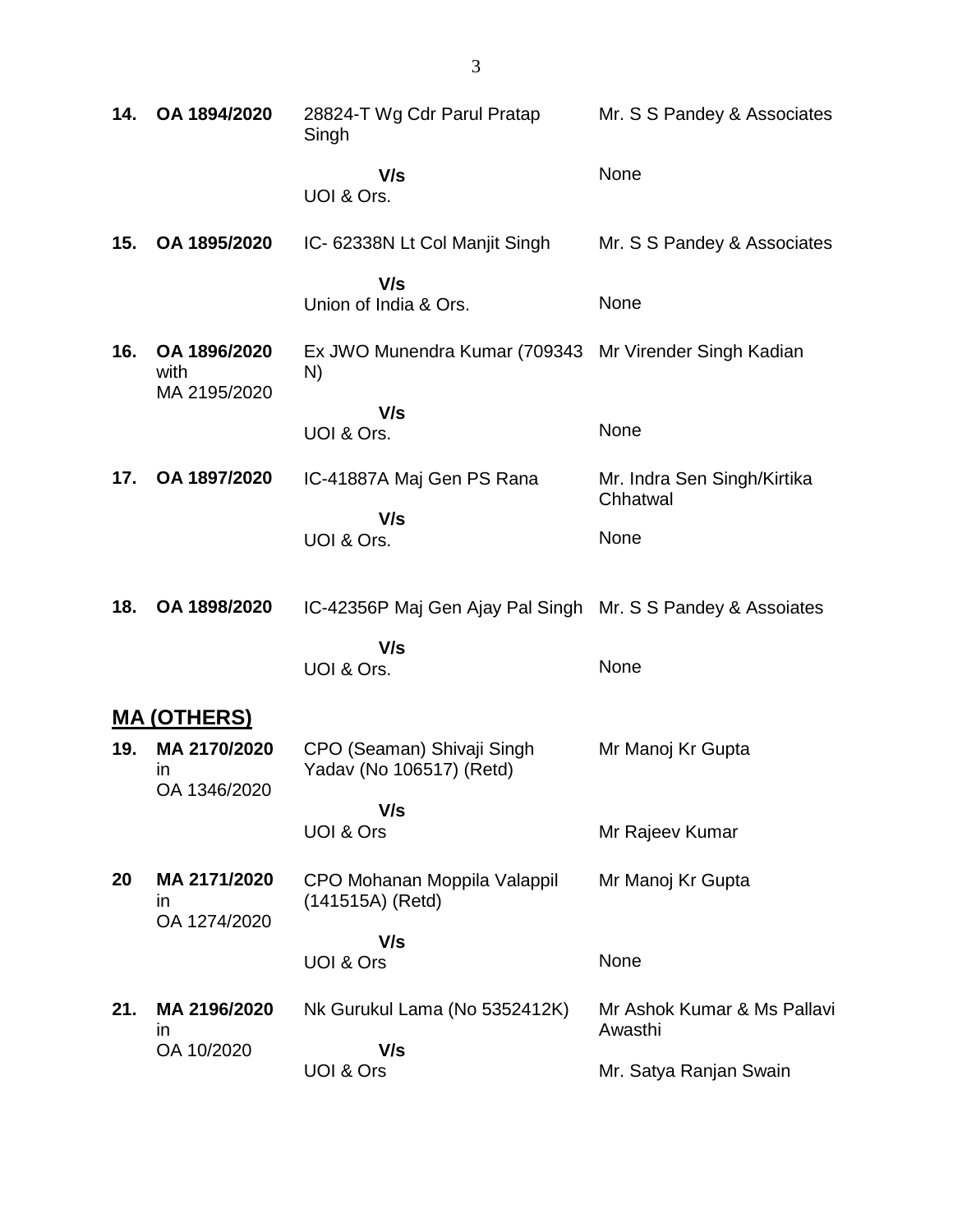| 22          | RA 31/2020<br>with<br>MA 1353/2020          | No. 1487586Y Hav (Artisan<br>Construction) Hira Singh | Mr. Abhishek Ray                           |
|-------------|---------------------------------------------|-------------------------------------------------------|--------------------------------------------|
|             | ın<br>OA 430/2017<br>(RB, Lucknow)          | V/s<br>UOI & Ors.                                     | Mr. Neeraj, Sr. CGSC                       |
| <b>WITH</b> |                                             |                                                       |                                            |
| 23.         | MA 1354/2020<br>$\mathsf{I}$<br>OA 430/2017 | No. 1487586Y Hav (Artisan<br>Construction) Hira Singh | Mr. Abhishek Ray                           |
|             | (RB, Lucknow)                               | V/s<br>UOI & Ors.                                     | Mr. Neeraj, Sr. CGSC                       |
|             | <b>PLEADINGS NOT COMPLETE</b>               |                                                       |                                            |
| 24.         | OA 349/2020                                 | Sub Lt Mukund Pratap Singh<br>$(08547-Z)$             | Mr. Anil Srivastava                        |
|             |                                             | V/s<br>UOI & Ors.                                     | Mr. Anil Gautam for R 1-3,<br>None for R-4 |
| 25.         | OA 1476/2020                                | TA-42651X Maj Shivender Kumar<br>Pandey               | Mr. Rovins Fr. Verma                       |
|             |                                             | V/s<br>UOI & Ors.                                     | Mr. Rajeev Kumar                           |
| 26.         | OA 1639/2020<br>with                        | TA-42601-M Maj Shiraz Ahmed                           | Mr. Rovins Fr. Sharma                      |
|             | MA 2167/2020                                | V/s<br>UOI & Ors.                                     | Mr. Anil Gautam                            |
| 27.         | OA 1645/2020                                | TA-42428N Lt Col Rajesh Sharma                        | Mr. RK Tripathi                            |
|             |                                             | V/s                                                   |                                            |
|             |                                             | UOI & Ors.                                            | Mr Rajeev Kumar                            |
| 28.         | OA 1671/2020                                | Maj Jitendra Gautam (TA-42908X)                       | Mr Hemant Singh                            |
|             |                                             | V/s<br>UOI & Ors.                                     | Mr. J S Rawat                              |
| 29.         | OA 1701/2020                                | TA-42594F Lt Col Akshay Pareek                        | Mr. Ankur Chhibber                         |
|             |                                             | V/s<br>UOI & Ors.                                     | None                                       |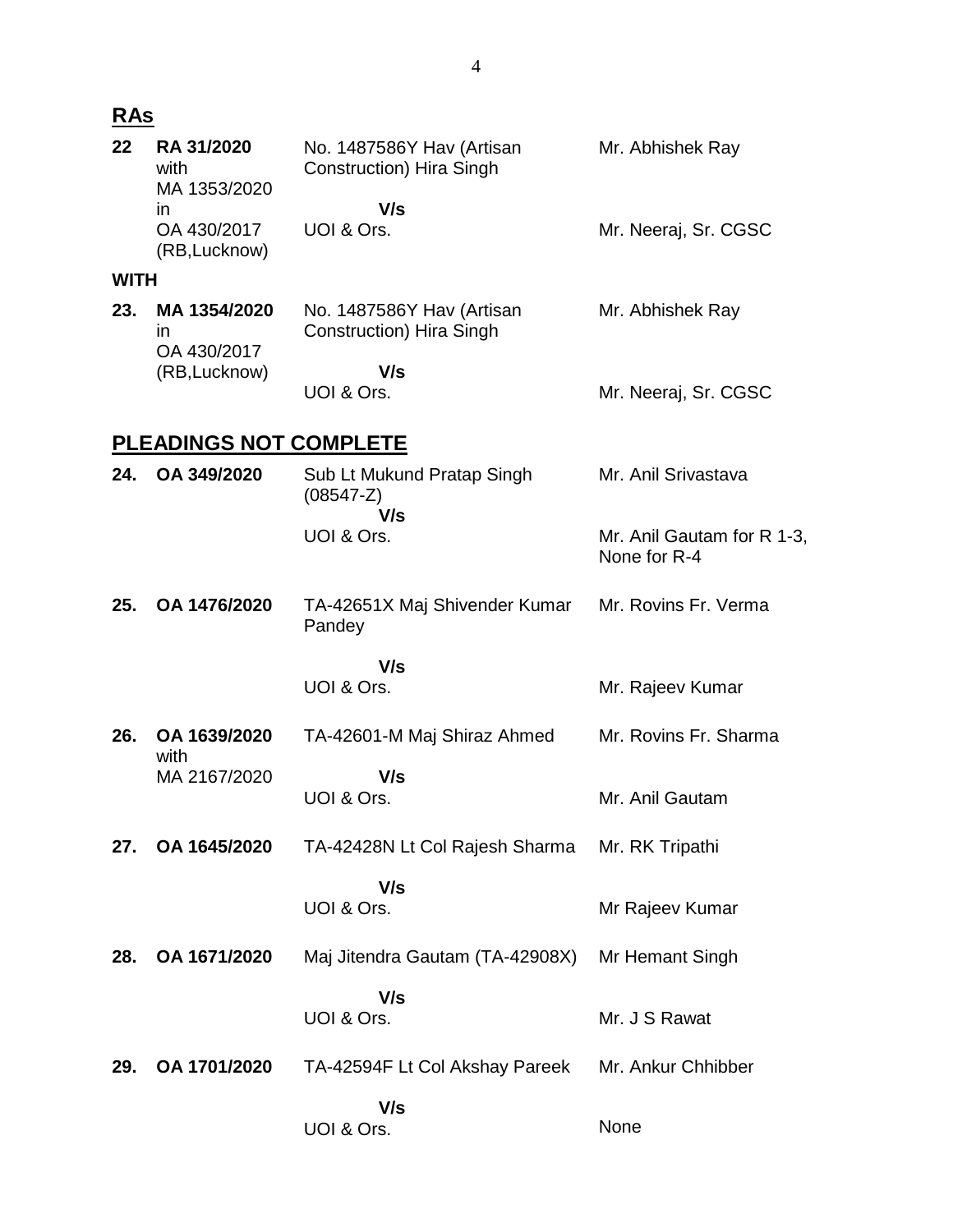## **PLEADINGS COMPLETE**

| 31. OA 1618/2017 | Brig Sarvajit Singh (IC-42552-P) | Mr Santosh Kumar |  |
|------------------|----------------------------------|------------------|--|
|                  |                                  |                  |  |

 **V/s** UOI & Ors.

Gp Capt Karan Singh Bhati, Sr CGSC for R 1-3

#### **HON'BLE THE CHAIRPERSON WILL SIT SINGLY IMMEDIATELY AFTER THE BOARD OF DB IS DISCHARGED**

|    | S. No. Case No.                           | <b>Parties Name</b>                                                                | <b>Advocate for Petitioner /</b><br><b>Respondents</b> |
|----|-------------------------------------------|------------------------------------------------------------------------------------|--------------------------------------------------------|
|    | <u>For Orders</u>                         |                                                                                    |                                                        |
| 1. | AT 37/2020<br><i>in</i><br>OA 01/2018 (RB | Commander Gaurav Arora (04853<br>B)                                                | Mr Ankur Chhibber                                      |
|    | Mumbai)                                   | V/s                                                                                |                                                        |
|    |                                           | UOI & Ors                                                                          |                                                        |
| 2. | MA 2165/2020<br>in<br>OA D.No             | Lt Col Krishna Murthy TR (SC-<br>00321 X)                                          | Mr Mohan Kumar &<br>Associates                         |
|    | 4934/2020                                 | V/s                                                                                |                                                        |
|    |                                           | UOI & Ors.                                                                         | None                                                   |
| 3. | MA 2184/2020<br><i>in</i>                 | Shri Vishal Yadav (Index No 1703)                                                  | Ms Archana Ramesh                                      |
|    | OA D.No                                   | V/s                                                                                |                                                        |
|    | 4673/2020                                 | UOI & Ors.                                                                         |                                                        |
| 4. | MA 2185/2020<br>in.<br>OA D.No            | No. 1581919H Nk SKT (Amn) MB Mr. Rohit Pratap & Associates<br><b>Bhanu Prakash</b> |                                                        |
|    | 6042/2020                                 | V/s                                                                                |                                                        |
|    |                                           | UOI & Ors.                                                                         |                                                        |
| 5. | MA /2020<br>(Dy No                        | No 14602472H Ex Sep/DSC Om<br>Prakash Mishra                                       | Mr US Maurya                                           |
|    | 6135/2020<br>in                           | V/s                                                                                | Mr Satya Ranjan Swain                                  |
|    | OA 1792/2020                              | UOI & Ors.                                                                         |                                                        |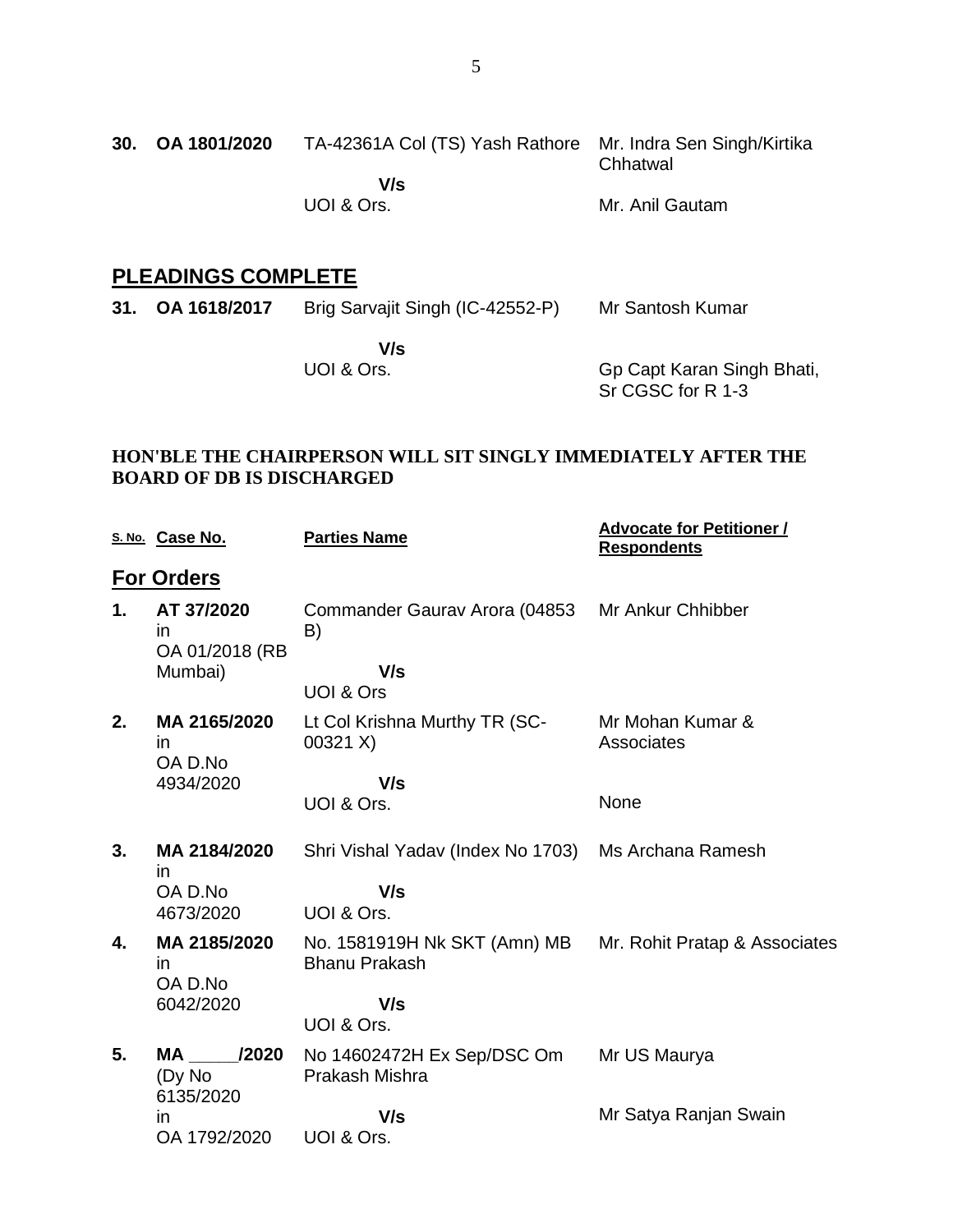### **THIS BENCH WILL NOT ASSEMBLE TODAY**

#### **CORAM:**

#### **HON'BLE THE CHAIRPERSON HON'BLE LT. GEN. PHILIP CAMPOSE**

| <u>S.<br/>No.</u> | Case No.          | <b>Parties Name</b> | <b>Advocate for Petitioner /</b><br><b>Respondents</b> |
|-------------------|-------------------|---------------------|--------------------------------------------------------|
|                   | <b>PART HEARD</b> |                     |                                                        |
| 1.                | OA 8/2016<br>with | Sub Maneesh Kumar   | Ms. Archana Ramesh                                     |
|                   | MA 5/2016         | V/s<br>UOI & Ors.   | Mr Arvind Patel                                        |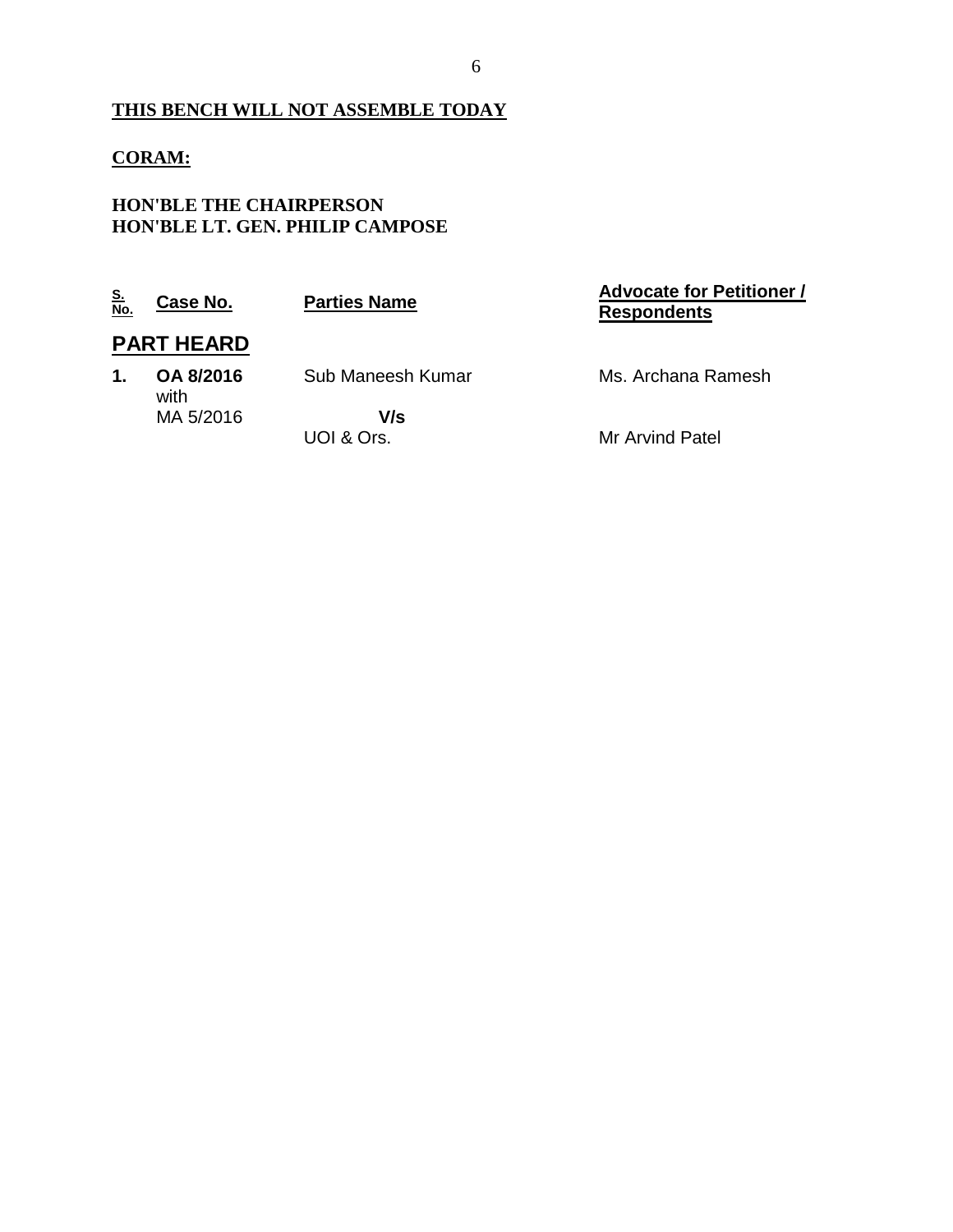# **ARMED FORCES TRIBUNAL, PRINCIPAL BENCH, NEW DELHI LIST OF BUSINESS**

**Date: 11-12-2020**

**Timing: 11:00 AM**

## **PRINCIPAL REGISTRAR COURT**

| <u>S.<br/>No.</u> | <u>Case No.</u>                      | <b>Parties Name</b>                                                    | <b>Advocate for Petitioner /</b><br><b>Respondents</b> |
|-------------------|--------------------------------------|------------------------------------------------------------------------|--------------------------------------------------------|
|                   | <b>For Appearance/Direction</b>      |                                                                        |                                                        |
| 1.                | OA 1955/2018<br>with<br>MA 532/2020  | No. 14534796-M Ex Nk Sube Singh Mr. Omprakash Kr.<br>V/s<br>UOI & Ors. | Srivastava, KN Sharma, Vinay<br>Makhija & SK Tripathi  |
|                   |                                      |                                                                        | Mr. Avdhesh Kumar                                      |
| 2.                | OA 128/2019<br>with<br>MA 536/2019   | EX EAR3 Shivaji Pula (No<br>181275R)                                   | Mr. Ved Prakash                                        |
|                   |                                      | V/s<br>UOI & Ors.                                                      | Mr. Arvind Patel                                       |
| 3.                | OA 1226/2019                         | IC-41110K Col Atul Mishra (Retd.)                                      | Mr. Harshvardhan                                       |
|                   |                                      | V/s                                                                    |                                                        |
|                   |                                      | UOI & Ors.                                                             | Mr. Neeraj, Sr. CGSC                                   |
| 4.                | OA 1273/2019                         | Ex Hav (Hony Nb Sub) Mahesh<br>Kumar (No 14302280 M) & Ors.<br>V/s     | Mr Virender Singh Kadian                               |
|                   |                                      | UOI & Ors.                                                             | Mr. J S Rawat                                          |
| 5.                | OA 1407/2019<br>with<br>MA 2161/2019 | Ex Sgt Amit Kumar Pandey (No<br>777147 R)                              | Mr Ajit Kakkar                                         |
|                   |                                      | V/s<br>UOI & Ors.                                                      | Mr. Neeraj, Sr. CGSC                                   |
| 6.                | OA 1471/2019                         | Ex CPO Jitendra Kumar Singh (No<br>163560B) & Ors.<br>V/s              | Mr Praveen Kumar                                       |
|                   |                                      | UOI & Ors.                                                             | Mr. Karan Singh Bhati, Sr.<br><b>CGSC</b>              |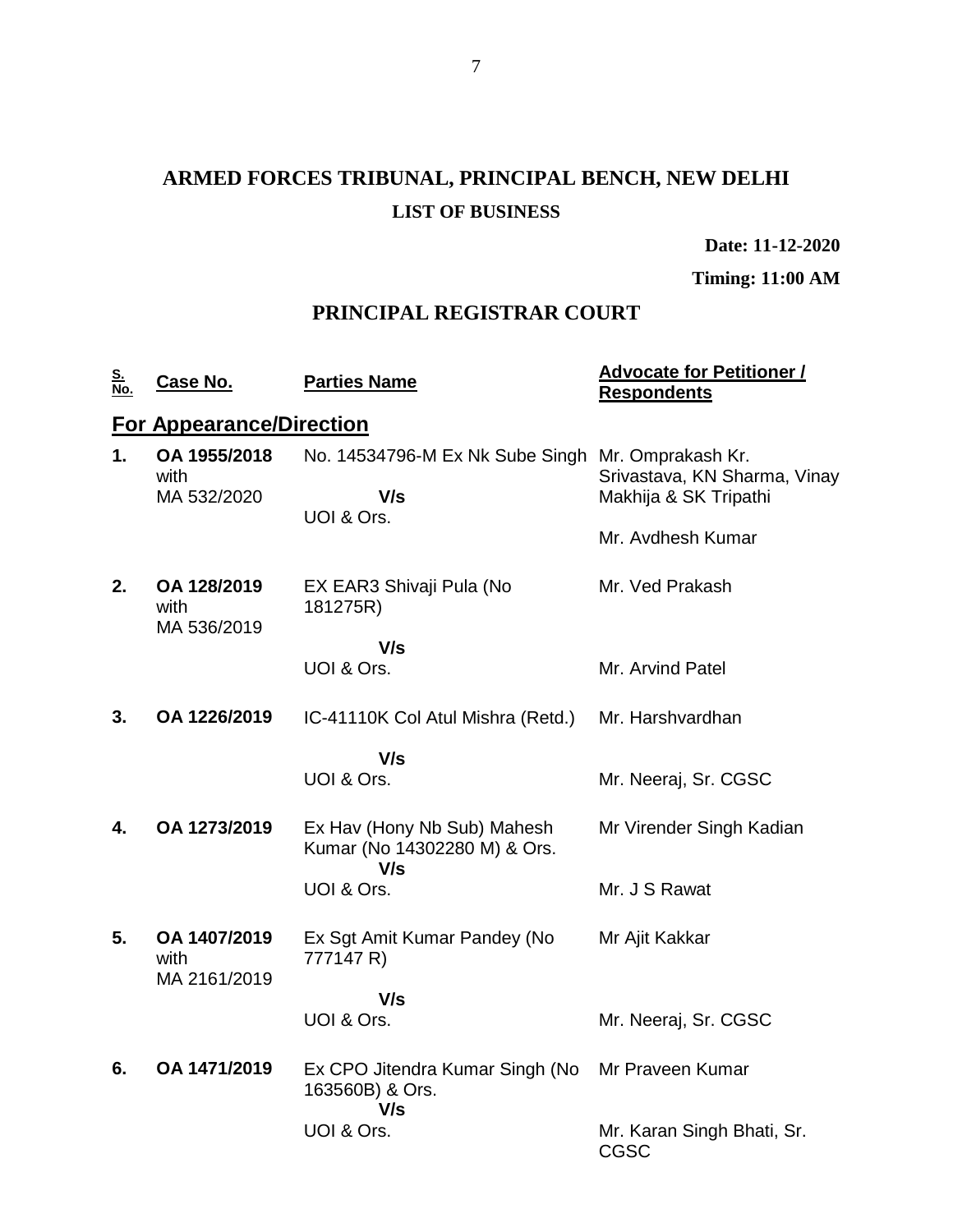| 7.  | OA 1493/2019<br>with                 | Ex Sep Udmi Ram (No 4146265)                                               | Mr AK Trivedi & Associates       |
|-----|--------------------------------------|----------------------------------------------------------------------------|----------------------------------|
|     | MA 2413/2019                         | V/s<br>UOI & Ors.                                                          | Mr Y P Singh                     |
| 8.  | OA 1521/2019<br>with<br>MA 2457/2019 | No. 735749-G Sgt Uma Shankar<br>Pandey (Retd.)                             | Mr. B P Vaishnav &<br>Associates |
|     |                                      | V/s<br>UOI & Ors.                                                          | Mr. Waize Ali Noor               |
| 9.  | OA 1522/2019<br>with<br>MA 2458/2019 | No 6327860F Ex Hav Azad Pal<br>Singh                                       | Mr. VS Kadian                    |
|     |                                      | V/s<br>UOI & Ors.                                                          | Mr. K K Tyagi                    |
| 10. | OA 1523/2019<br>with<br>MA 2459/2019 | No. 763051-G Ex JWO Ranjan<br><b>Kumar Beuria</b>                          | Mr. Virender Singh Kadian        |
|     |                                      | V/s<br>UOI & Ors.                                                          | Mr. S D Windlesh                 |
| 11. | OA 1583/2019                         | No. 17835-H Wg Cdr G K Chetty<br>(Retd.)                                   | Mr. Ajit Kakkar & Associates     |
|     |                                      | V/s                                                                        |                                  |
|     |                                      | UOI & Ors.                                                                 | Mr. V Pattabhi Ram               |
| 12. | OA 1586/2019                         | Ex Cpl Pritam Singh (No 709111 L) Mr OS Punia                              |                                  |
|     |                                      | V/s<br>UOI & Ors.                                                          | Mr. Harish V Shankar             |
| 13. | OA 1677/2019                         | Wg Cdr G Jayachandran VSM<br>(Retd) (No 28293)                             | Mr. Baljeet Singh                |
|     |                                      | V/s                                                                        |                                  |
|     |                                      | UOI & Ors.                                                                 | Mr. J S Rawat                    |
| 14. | OA 1678/2019                         | Gp Capt Sundeep Puri (Retd) (No<br>18891)<br>V/s                           | Mr. Baljeet Singh                |
|     |                                      | UOI & Ors.                                                                 | Mr Harish V Shankar              |
| 15. | OA 1679/2019<br>with<br>MA 2607/2019 | Hony Capt Arvind Kumar (Retd) (JC Mr Ajit Kakkar & Associates<br>755399 P) |                                  |
|     |                                      | V/s<br>UOI & Ors.                                                          | Ms. Jyotsna Kaushik              |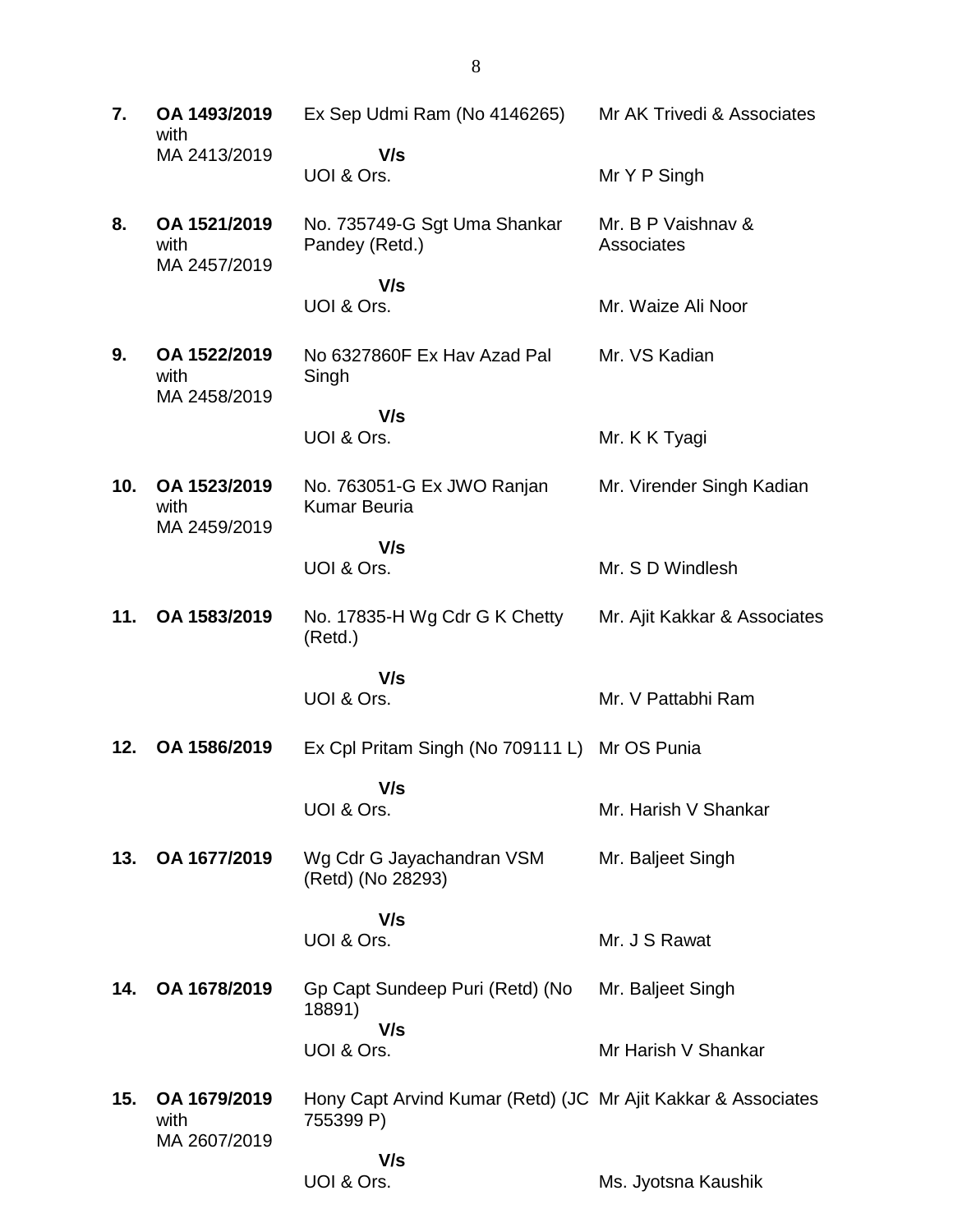| 16. | OA 1757/2019                           | Ex Sgt Kripa Shanker Chaubey (No Mr. SS Bhati and Mr. Anuj<br>774712N)<br>V/s | Saini                                  |
|-----|----------------------------------------|-------------------------------------------------------------------------------|----------------------------------------|
|     |                                        | UOI & Ors.                                                                    | Mr. D K Sabat                          |
| 17. | OA 1759/2019                           | Ex Sgt Ajab Singh (NO 791468L)                                                | Mr. Ajit Kakkar                        |
|     |                                        | V/s<br>UOI & Ors.                                                             | Mr. J S Rawat                          |
| 18. | OA 1822/2019<br>with<br>MA 2704/2019 & | Ex JWO Bikram Kumar Singh (No<br>776812 H)<br>V/s                             | Mr Durgesh Kumar Sharma                |
|     | 1658/2020                              | UOI & Ors.                                                                    | Mr. Y P Singh                          |
| 19. | OA 1824/2019<br>with<br>MA 2706/2019 & | No. 299737 HFO Shiv Kumar<br>(Retd.)<br>V/s                                   | Mr. B P Vaishnav &<br>Associates       |
|     | 1657/2020                              | UOI & Ors.                                                                    | Mr. Y P Singh                          |
| 20. | OA 1839/2019                           | No 15666165H (Now JC-673463P)<br>Nb Sub) Hav (PA) Vinod Kumar                 | Mr. Indra Sen Singh<br>/Abhishek Singh |
|     |                                        | V/s                                                                           |                                        |
|     |                                        | UOI & Ors.                                                                    | Mr. Avdhesh Kumar Singh                |
| 21. | OA 1857/2019<br>with<br>MA 2725/2019   | Ex Sgt Suneesh Kumar Rajput (No<br>746146 A)<br>V/s                           | Mr Ved Prakash                         |
|     |                                        | UOI & Ors.                                                                    | Mr. J S Rawat                          |
| 22. | OA 1860/2019<br>with<br>MA 2728/2019   | Ex PO ELA Puspen Mandal (No<br>117630 T)                                      | Mr Ved Prakash                         |
|     |                                        | V/s<br>UOI & Ors.                                                             | Mr. V Pattabhi Ram                     |
| 23. | OA 1865/2019                           | Ex Sgt Sanjay Kumar (742749-B)                                                | Mr. Virender Singh Kadian              |
|     |                                        | V/s<br>UOI & Ors.                                                             | Mr. Neeraj Sr. CGSC                    |
| 24. | OA 1885/2019                           | No 15476264P Hav (PA) Anil<br>Sharma<br>V/s                                   | Mr. Indra Sen Singh/Abhishek<br>Singh  |
|     |                                        | UOI & Ors.                                                                    | Mr. Neeraj, Sr. CGSC                   |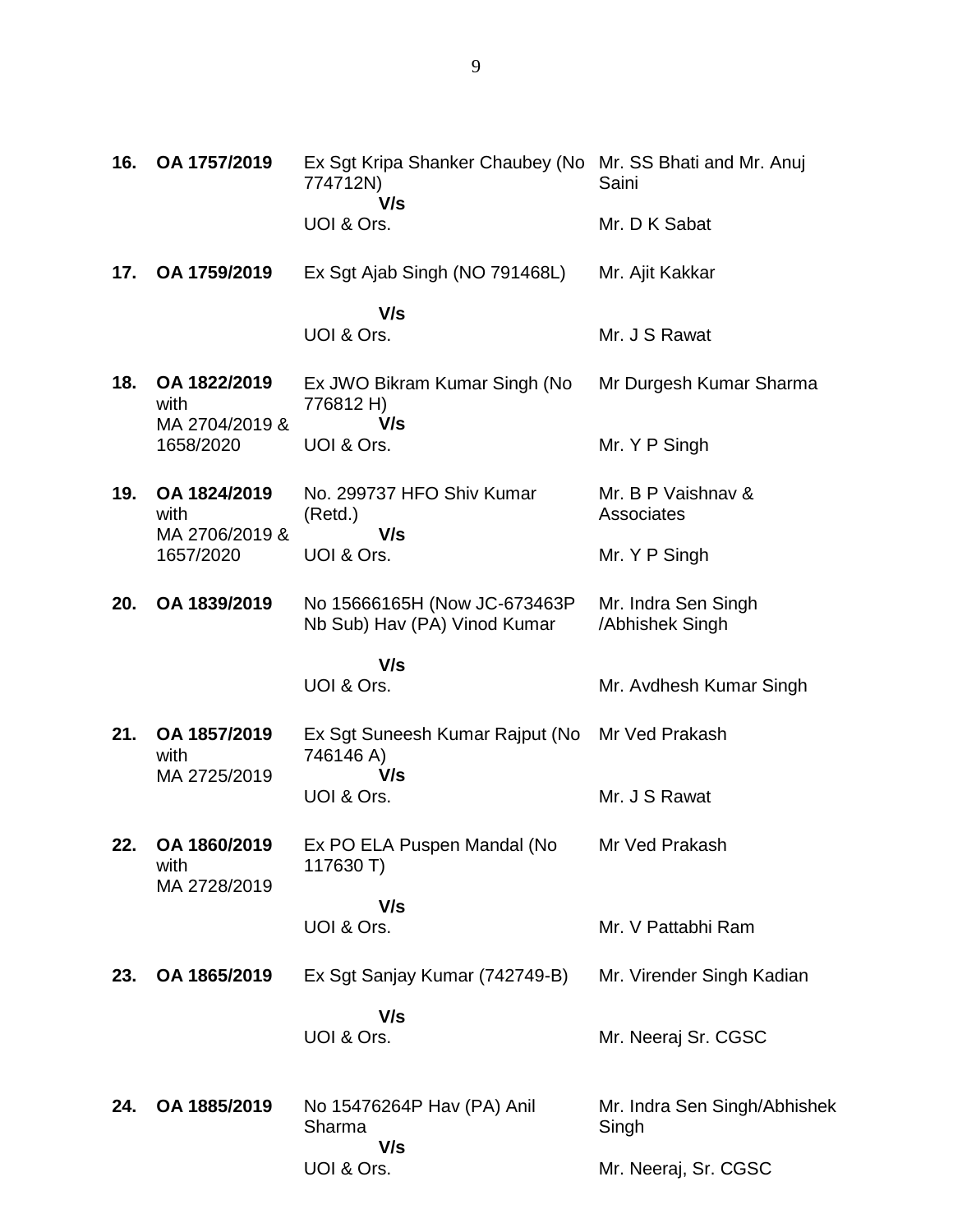| 25. | OA 1897/2019<br>with<br>MA 2755/2019 | No. 673893-A JWO Anil Kumar<br>Sharma (Retd.)<br>V/s         | Mr. Manoj Kr Gupta                       |
|-----|--------------------------------------|--------------------------------------------------------------|------------------------------------------|
|     |                                      | UOI & Ors.                                                   | Mr. K K Tyagi                            |
| 26. | OA 1910/2019<br>with<br>MA 938/2020  | No 15381687A Sep/DSC Rajan<br>Pillai KR<br>V/s               | Mr. Manoj Kr Gupta                       |
|     |                                      | UOI & Ors.                                                   | Dr. Vijendra Singh Mahndiyan             |
| 27. | OA 1916/2019<br>with                 | Sgt Girish Arya (No 905078L)                                 | Mr. Ajit Kakkar & Associates             |
|     | MA 2801/2019                         | V/s<br>UOI & Ors.                                            | Mr. J S Yadav                            |
| 28. | OA 1937/2019                         | Spr Daljit Singh (No 15586390 K)                             | Mr Ajit Kakkar & Associates              |
|     |                                      | V/s<br>UOI & Ors.                                            | Mr Niranjan Das                          |
| 29. | OA 1940/2019<br>with<br>MA 2811/2019 | NO 672573 Ex JWO Ganpat Rai<br>Saxena                        | Mr. VS Kadian                            |
|     |                                      | V/s<br>UOI & Ors.                                            | Mr. Ashok Chaitanya                      |
| 30. | OA 1945/2019                         | Ex WO Arun Kumar Singh (716566- Mr. Ajit Kakkar<br>N)<br>V/s |                                          |
|     |                                      | UOI & Ors.                                                   | Mr. Satya Ranjan Swain                   |
| 31. | OA 1950/2019<br>with<br>MA 2820/2019 | Smt Neha W/O Late L/Nk Sunil<br>Kumar (NO 7778392Y)<br>V/s   | Mr. Pushpendra Kumar<br>Dhaka            |
|     |                                      | UOI & Ors.                                                   | None                                     |
| 32. | OA 2074/2019                         | No. 4560232-K Sep Mukesh Kumar Ms. Rashmi Sharma             |                                          |
|     |                                      | V/s<br>UOI & Ors.                                            | Mr. Arvind Patel                         |
| 33. | OA 2128/2019<br>with<br>MA 1850/2020 | Gp Capt Santosh Kumar Tripathi<br>(Retd) (No 22729)          | Mr Baljeet Singh & Ms<br>Deepika Sheoran |
|     |                                      | V/s<br>UOI & Ors.                                            | Mr. J S Yadav                            |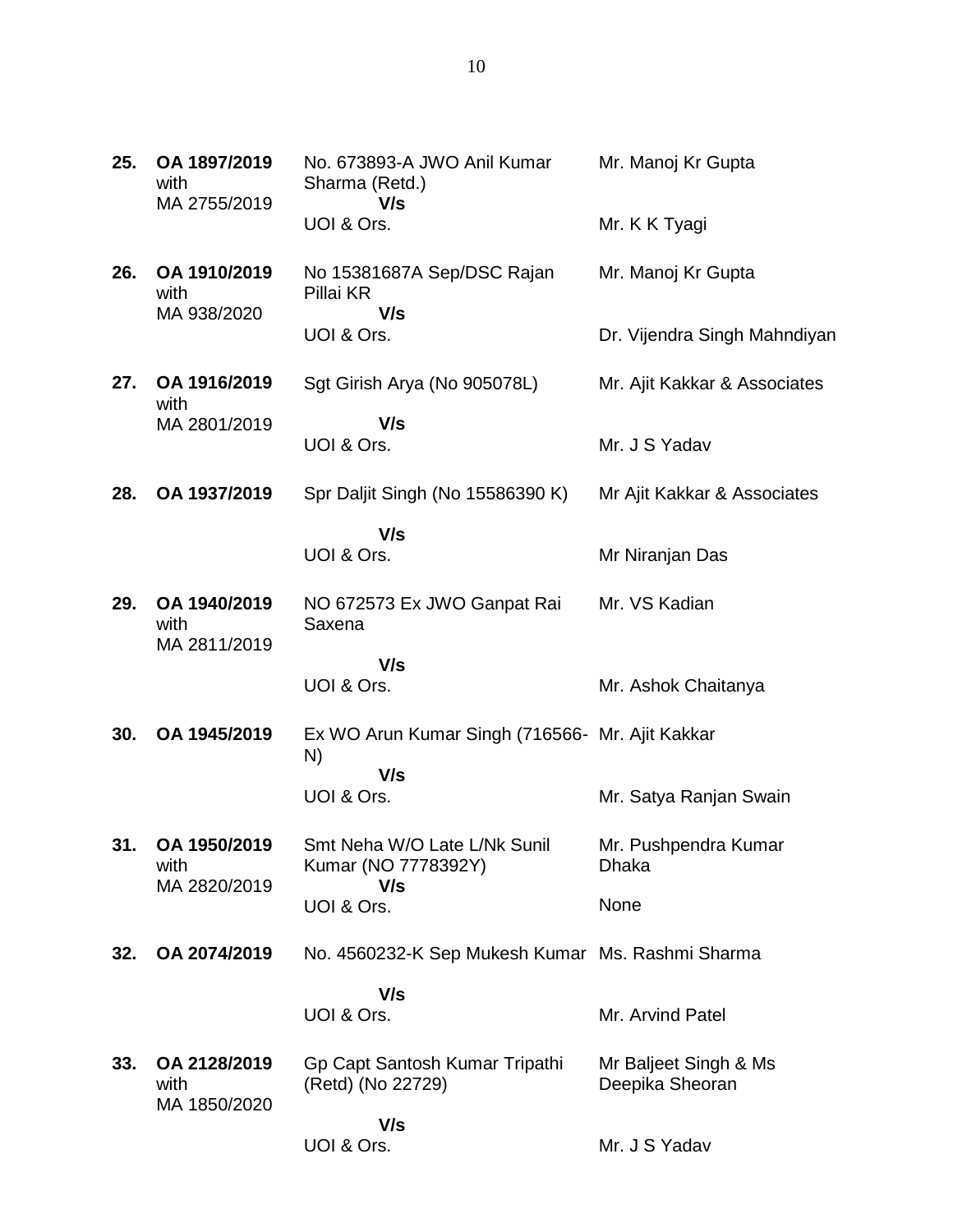| 34. | OA 2144/2019                         | No. 13960696-W Ex Hav (Hony Nb Mr. Virender Singh Kadian<br>Sub) Devi Chand<br>V/s |                                       |
|-----|--------------------------------------|------------------------------------------------------------------------------------|---------------------------------------|
|     |                                      | UOI & Ors.                                                                         | Mr. Shyam Narayan                     |
| 35. | OA 2145/2019                         | No. 14659270-A Ex Nk Saurabh<br>Gautam<br>V/s                                      | Mr. Virender Singh Kadian             |
|     |                                      | UOI & Ors.                                                                         | Mr. Waize Ali Noor                    |
| 36. | OA 2172/2019<br>with<br>MA 3037/2019 | Ex Sgt Jayabrata Ghatak (No<br>781347 F)<br>V/s                                    | Mr Praveen Kumar                      |
|     |                                      | UOI & Ors.                                                                         | Mr. Neeraj, Sr. CGSC                  |
| 37. | OA 2173/2019<br>with                 | No 774811 Ex SGT Bijender Kumar Mr VS Kadian                                       |                                       |
|     | MA 3038/2019                         | V/s<br>UOI & Ors.                                                                  | Mr. Shyam Narayan                     |
| 38. | OA 2175/2019<br>with<br>MA 3040/2019 | Ex Sgt Subhash Chandra Chhilar<br>(710841)                                         | Mr. Virender Singh Kadian             |
|     |                                      | V/s<br>UOI & Ors.                                                                  | Mr. Harish V Shankar                  |
| 39. | OA 2176/2019                         | No 690695N Ex JWO Krishan<br>Kumar Tyagi                                           | Mr Virender Singh Kadian              |
|     |                                      | V/s<br>UOI & Ors.                                                                  | Mr. Shyam Narayan                     |
|     |                                      |                                                                                    |                                       |
| 40. | OA 2177/2019                         | Ex Sub Bhim Singh (JC 339071 W) Mr Virender Singh Kadian                           |                                       |
|     |                                      | V/s<br>UOI & Ors.                                                                  | Mr. Ashok Chaitanya                   |
| 41. | OA 2178/2019                         | No. 6943776-H Hav/PA Rajput<br>Sonu Omvir Singh                                    | Mr. Indra Sen Singh/Abhishek<br>Singh |
|     |                                      | V/s<br>UOI & Ors.                                                                  | Mr. J S Rawat                         |
| 42. | OA 2180/2019<br>with<br>MA 3041/2019 | Cpl Thankachen Chacko (Retd) (No Mr Manoj Kr Gupta<br>278535)                      |                                       |
|     |                                      | V/s<br>UOI & Ors.                                                                  | Mr. Y P Singh                         |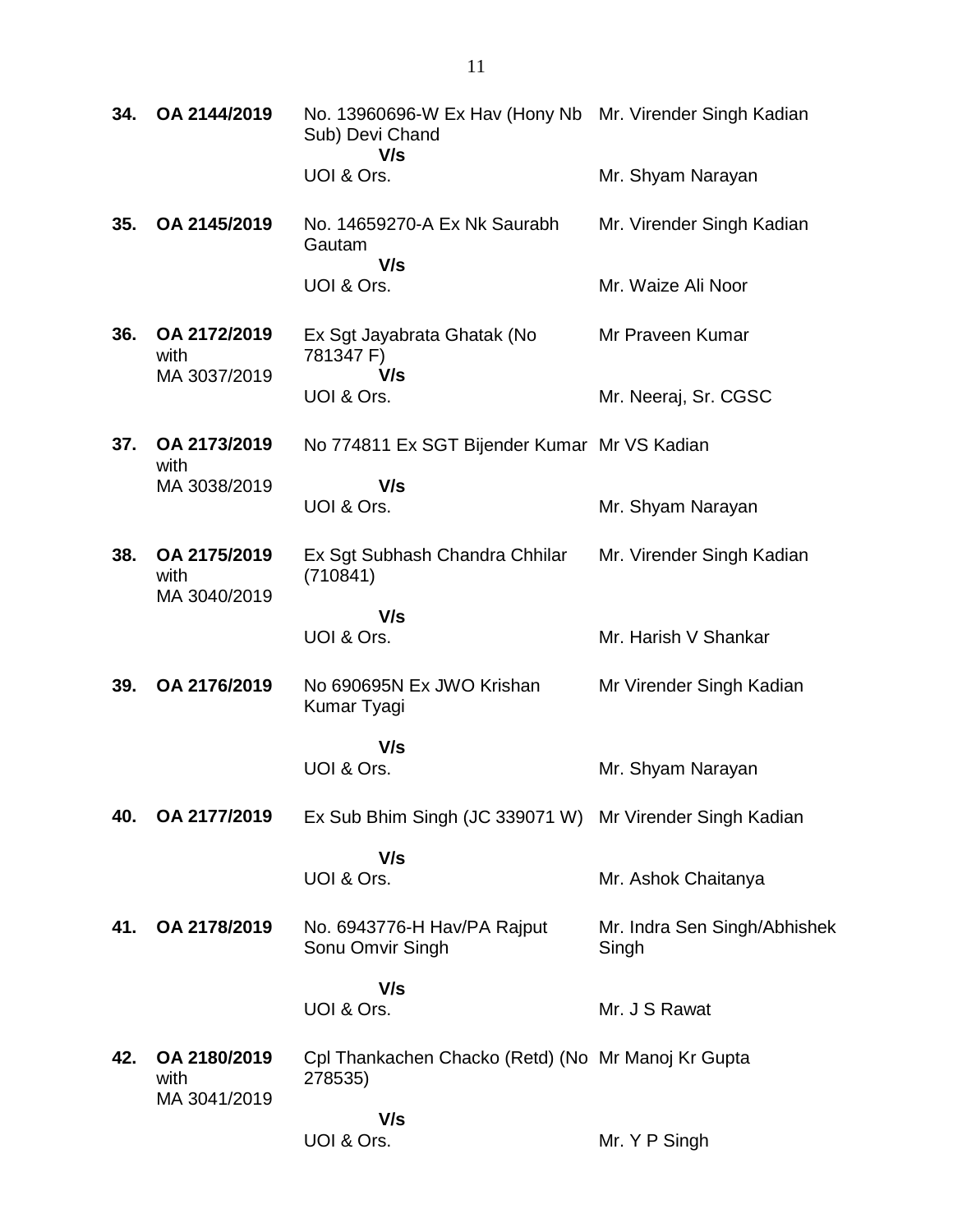| 43. | OA 2421/2019<br>with<br>MA 3302/2019              | IC-41657M Col Satpal Singh<br>(Retd.)<br>V/s             | Mr. Indra Sen Singh/Abhishek<br>Singh |
|-----|---------------------------------------------------|----------------------------------------------------------|---------------------------------------|
|     |                                                   | UOI & Ors.                                               | Mr. V Pattabhi Ram                    |
| 44. | OA 250/2020                                       | No.1381785F Ex Spr A Rajendran                           | Mr. Indra Sen Singh/Abhishek<br>Singh |
|     |                                                   | V/s<br>UOI & Ors.                                        | Mr. Shyam Narayan                     |
| 45. | OA 289/2020                                       | Ex LEM(P) Sanjeev Sharma (No<br>210171 N)<br>V/s         | Mr Ved Prakash                        |
|     |                                                   | UOI & Ors.                                               | Mr. S D Windlesh                      |
| 46. | OA 352/2020<br>with<br>MA 439/2020                | Ex Sgt Mrigendra Kumar Singh<br>$(785568-T)$             | Mr. Durgesh Kumar Sharma              |
|     |                                                   | V/s<br>UOI & Ors.                                        | Mr. Rajeev Kumar                      |
| 47. | OA 353/2020<br>with<br>MA 440/2020                | Ex Sgt Somnath Pal (No 776890 L) Mr Durgesh Kumar Sharma |                                       |
|     |                                                   | V/s<br>UOI & Ors.                                        | Mr. J S Rawat                         |
| 48. | OA 356/2020<br>with<br>MA 444/2020 &<br>1896/2020 | Usha Devi W/O Late Ex L/Naik<br>Budhi Ram (NO 5842761)   | Mr Ajit Kakkar                        |
|     |                                                   | V/s<br>UOI & Ors.                                        | Mr. J S Yadav                         |
|     |                                                   |                                                          |                                       |
| 49. | OA 902/2020<br>with<br>MA 1024/2020               | Ex PO EL (P) Harendra Kumar<br>$(134730-F)$              | Mr. Ved Prakash                       |
|     |                                                   | V/s<br>UOI & Ors.                                        | Mr. Neeraj, Sr. CGSC                  |
| 50. | OA 903/2020                                       | Ex LS (GS) Rakesh Kumar<br>$(210253-Z)$                  | Mr Ved Prakash                        |
|     |                                                   | V/s<br>UOI & Ors.                                        | Mr. Rajeev Kumar                      |
| 51. | OA 1003/2020                                      | 15769778-H Ex Nk Shinde Vilas<br>Ramdas                  | Mr. DS Kauntae                        |
|     |                                                   | V/s<br>UOI & Ors.                                        | Mr. Neeraj Sr, CGSC                   |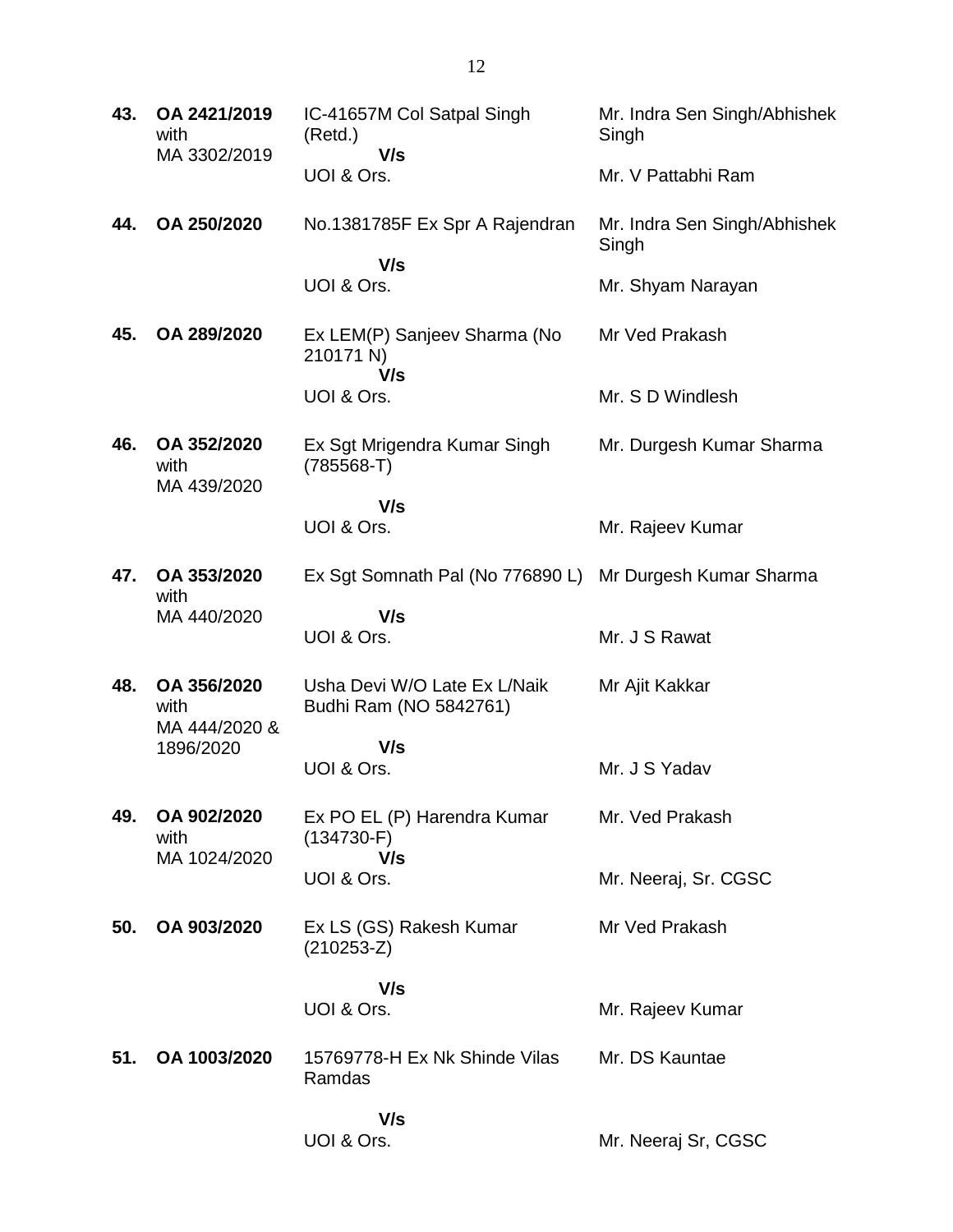| 52. | OA 1004/2020                         | Ex CH Mech Sunil Kumar<br>(124273R)<br>V/s                | Mr Ved Prakash            |
|-----|--------------------------------------|-----------------------------------------------------------|---------------------------|
|     |                                      | UOI & Ors.                                                | Mr. Satya Ranjan Swain    |
| 53. | OA 1005/2020<br>with<br>MA 1129/2020 | Ex JWO Sanjay Kumar Singh<br>(698482L)<br>V/s             | Ms Pallavi Awasthi        |
|     |                                      | UOI & Ors.                                                | Mr. Anil Gautam           |
| 54. | OA 1009/2020<br>with<br>MA 1137/2020 | Ex MWO Satish Kumar Tiwari (No<br>635628 A)<br>V/s        | Mr. Virender SIngh Kadian |
|     |                                      | UOI & Ors.                                                | Mr. K K Tyagi             |
| 55. | OA 1010/2020                         | Sgt Mantosh Kumar Singh (Retd)<br>(No 764181)             | Mr Manoj Kr Gupta         |
|     |                                      | V/s<br>UOI & Ors.                                         | Ms. Suman Chauhan         |
|     |                                      |                                                           |                           |
| 56. | OA 1012/2020<br>with<br>MA 1140/2020 | Ex Sep Shaik Raja Ahmd (No<br>1366810 X)                  | Mr. Shiv Darshan Dutta    |
|     |                                      | V/s<br>UOI & Ors.                                         | Mr. V S Tomar             |
| 57. | OA 1013/2020<br>with<br>MA 1141/2020 | Ex Hav (ACP Nb Sub) Ahmad Ali<br>(No 14626662 N)<br>V/s   | Mr Ved Prakash            |
|     |                                      | UOI & Ors.                                                | Mr. Prabodh Kumar         |
| 58. | OA 1014/2020                         | Ex Hav Sanjay Kumar Singh<br>$(15381310-N)$               | Mr Ved Prakash            |
|     |                                      | V/s                                                       |                           |
|     |                                      | UOI & Ors.                                                | Mr. Niranjana Das         |
| 59. | OA 1016/2020                         | Ex Sgt RK Sharma (No 723141 H)                            | Ms Pallavi Awasthi        |
|     |                                      | V/s<br>UOI & Ors.                                         | Mr. Prabodh Kumar         |
| 60. | OA 1018/2020                         | Ex CPO LOG (SC) Satyapal Singh<br>Jhajharia (No 151966-B) | Mr. Ved Prakash           |
|     |                                      | V/s<br>UOI & Ors.                                         | Mr. Harsih V Shankar      |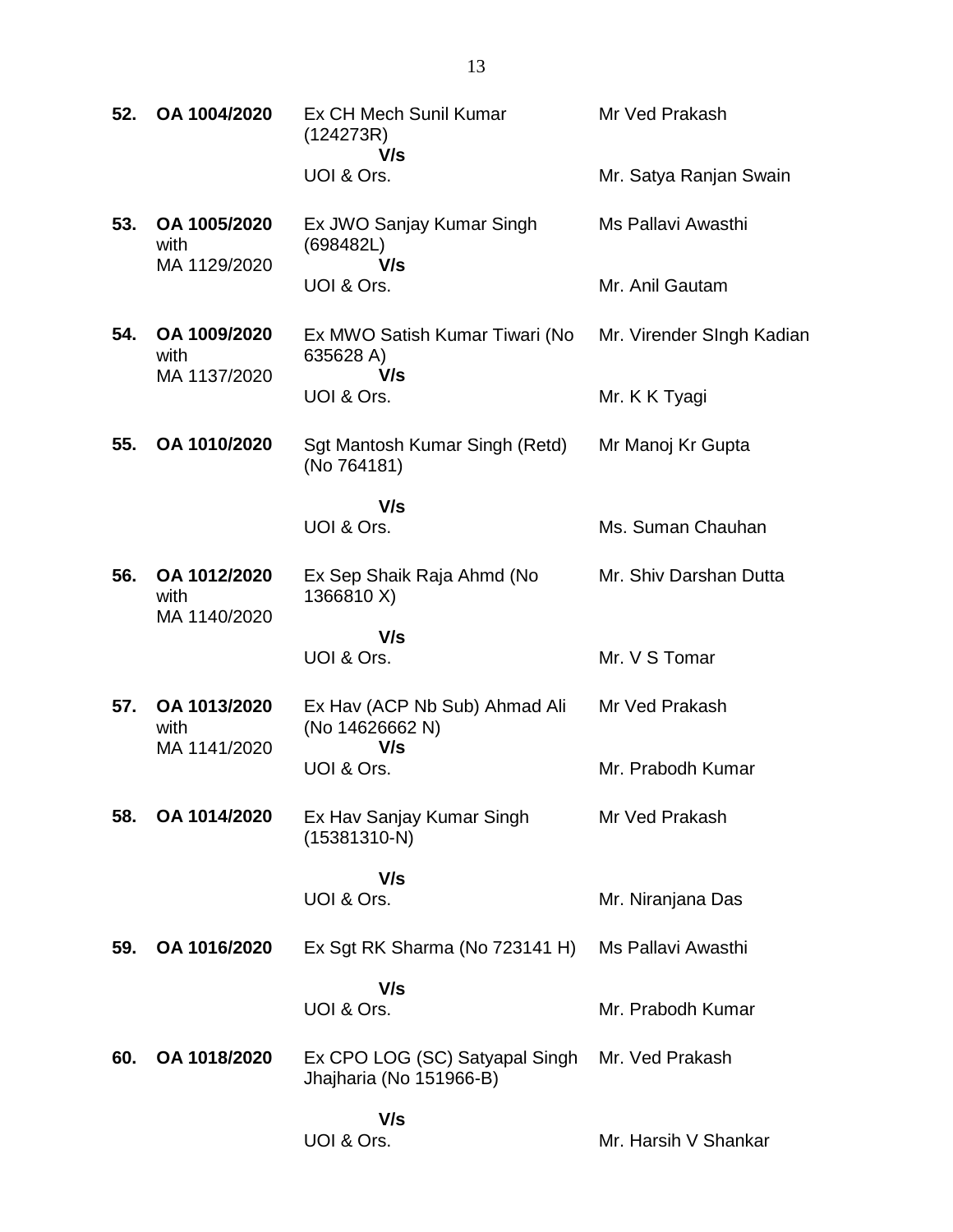| 61. | OA 1021/2020<br>with<br>MA 1156/2020 | Ex Nk Basappa Managuli<br>(14250065 K)                              | Mr SS Pandey & Mr Shiv<br>Darshan Dutta        |
|-----|--------------------------------------|---------------------------------------------------------------------|------------------------------------------------|
|     |                                      | V/s                                                                 |                                                |
|     |                                      | UOI & Ors.                                                          | Ms. Suman Chauhan                              |
| 62. | OA 1323/2020<br>with<br>MA 1578/2020 | Ex-JWO(AUP) Sanjay Kumar<br>Sharma (726766 H)<br>V/s                | Mr Praveen Kumar                               |
|     |                                      | UOI & Ors.                                                          | Mr. Karan Singh Bhati, Sr<br><b>CGSC</b>       |
| 63. | OA 1324/2020<br>with<br>MA 1579/2020 | Ex Sep Bahader Singh (NO.<br>1554663-X)<br>V/s                      | Mr Ved Prakash                                 |
|     |                                      | UOI & Ors.                                                          | Mr. Arvind Kumar                               |
| 64. | OA 1383/2020                         | MWO Ashok Kumar Sharma (Retd.) Mr AK Chaudhary<br>(652946 A)<br>V/s |                                                |
|     |                                      | UOI & Ors.                                                          | Mr. Arvind Patel                               |
| 65. | OA 1384/2020                         | 749929-R JWO Josyula VSV<br>Prasadrao (Retd.)                       | Mr. A K Chaudhary                              |
|     |                                      | V/s                                                                 |                                                |
|     |                                      | UOI & Ors.                                                          | Mr. S D Windlesh                               |
| 66. | OA 1385/2020<br>with<br>MA 1627/2020 | HFO Mohan Singh Rathore (Retd)<br>$(657957 - G)$                    | Mr AK Chaudhary                                |
|     |                                      | V/s<br>UOI & Ors.                                                   | Mr. J S Yadav                                  |
| 67. | OA 1444/2020                         | Smt Sarita Widow of 16023790P<br>Rect Late Vijay Pal<br>V/s         | Mr Virender Singh Kadian                       |
|     |                                      | UOI & Ors.                                                          | Dr Vijendra Singh Mahndiyan                    |
| 68. | OA 1445/2020                         | Kartick Chandra Sen (Ex Sgt<br>716463-L)<br>V/s                     | Mr. Omprakash Kr. Srivastava<br>& Rajesh Kumar |
|     |                                      | UOI & Ors.                                                          | Mr Rajeev Kumar                                |
| 69. | OA 1446/2020                         | Ex JWO Jaswant Singh Balloda<br>(703898<br>V/s                      | Mr. Baljeet Singh & Ms.<br>Deepika Sheoran     |
|     |                                      | UOI & Ors.                                                          | Mr J S Yadav                                   |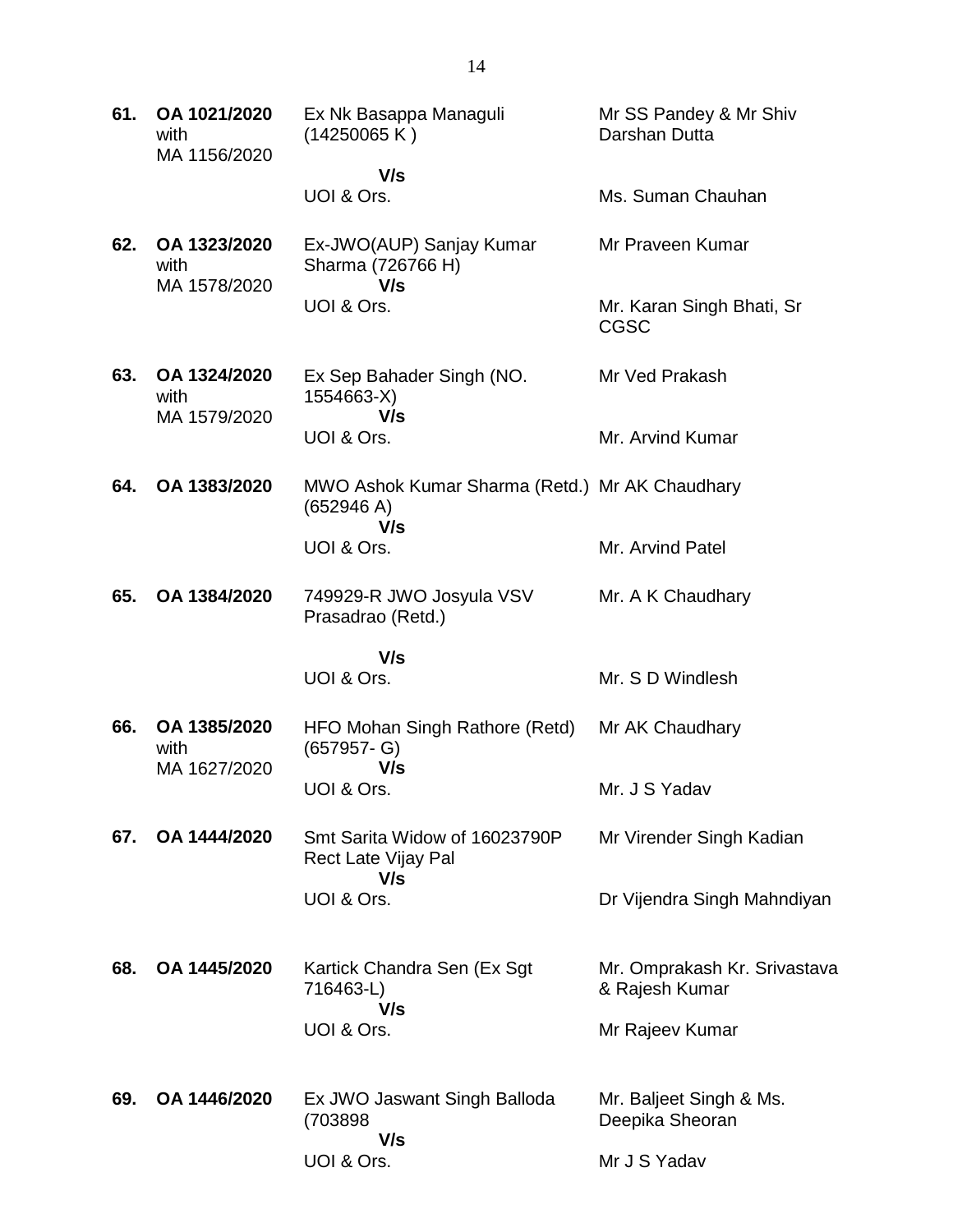| 70. | OA 1447/2020                         | Cdr Devindra Yadav (Retd) (41656 Mr Shakti Chand Jaidwal<br>Y) |                                                |
|-----|--------------------------------------|----------------------------------------------------------------|------------------------------------------------|
|     |                                      | V/s<br>UOI & Ors.                                              | Dr Vijendra Singh Mahndiyan                    |
| 71. | OA 1448/2020                         | IC-52891 H Col Pankaj<br>Verma(Retd.)                          | Mr. Ajai Bhala                                 |
|     |                                      | V/s                                                            |                                                |
|     |                                      | UOI & Ors.                                                     | Mr Rajeev Kumar                                |
| 72. | OA 1449/2020<br>with<br>MA 1700/2020 | Ramphal Singh (Ex MWO (HFL)<br>659360-L)<br>V/s                | Mr. Omprakash Kr. Srivastava<br>& Rajesh Kumar |
|     |                                      | UOI & Ors.                                                     | Mr K K Tyagi                                   |
| 73. | OA 1454/2020<br>with<br>MA 1706/2020 | Ex SPR Pukale Bapuso Jagannath<br>(15334801 Y)<br>V/s          | Mr Ajit Kakkar & Associates                    |
|     |                                      | UOI & Ors.                                                     | Ms Suman Chauhan                               |
| 74. | OA 1459/2020<br>with<br>MA 1712/2020 | Ex Sub Mahadeb Kumar Mondal<br>(JC 549848 Y)<br>V/s            | Mr Virender Singh Kadian                       |
|     |                                      | UOI & Ors.                                                     | Mr Prabodh Kumar                               |
| 75. | OA 1460/2020<br>with                 | Sgt Sunil Kumar (Retd) (No 729578 Mr AK Chaudhary<br>B)<br>V/s |                                                |
|     | MA 1713/2020                         | UOI & Ors.                                                     | Mr Prabodh Kumar                               |
| 76. | OA 1465/2020<br>with<br>MA 1718/2020 | <b>HFO Rajendra Kumar Pandey</b><br>(Retd) (No 635455 K)       | Mr AK Chaudhary                                |
|     |                                      | V/s<br>UOI & Ors.                                              | Mr S D Windlesh                                |
| 77. | OA 1466/2020                         | Cdr VK Nagpal (Retd) (No 50777 A) Mr Janak Raj Rana            |                                                |
|     |                                      |                                                                |                                                |
|     |                                      | V/s<br>UOI & Ors.                                              | Mr. Anil Gautam                                |
| 78. | OA 1477/2020<br>with<br>MA 1729/2020 | Ex Hav Rajeesh Kumar KP<br>(15167182 M)                        | Mr Durgesh Kumar Sharma                        |
|     |                                      | V/s<br>UOI & Ors.                                              | Mr Shyam Narayan                               |
|     |                                      |                                                                |                                                |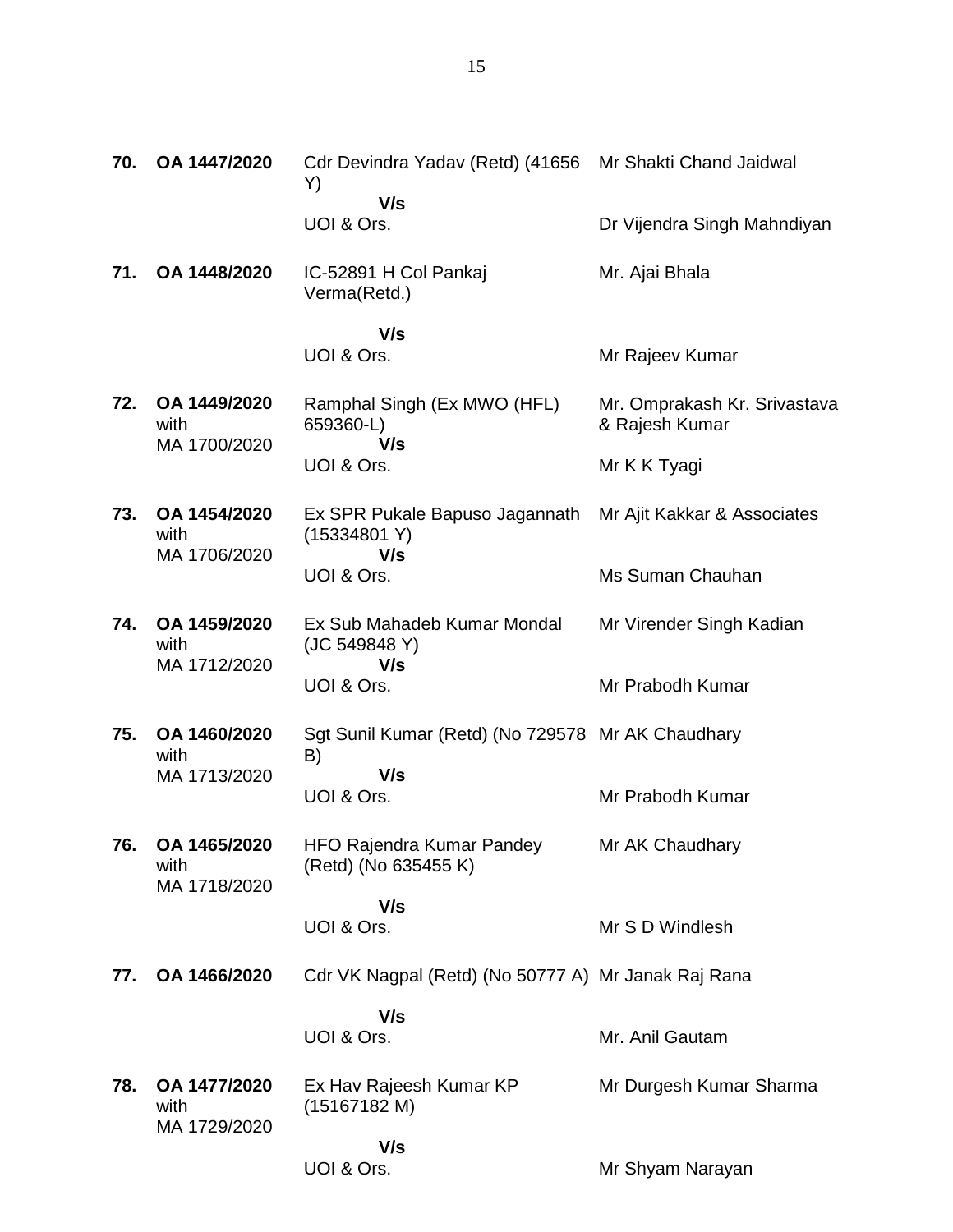| 79. | OA 1478/2020<br>with<br>MA 1730/2020 | Ex ERA-3 Krishnardula Hari<br>Krishna (181302 A)<br>V/s     | Mr Ved Prakash                         |
|-----|--------------------------------------|-------------------------------------------------------------|----------------------------------------|
|     |                                      | UOI & Ors.                                                  | <b>Mr Arvind Patel</b>                 |
| 80. | OA 1479/2020<br>with<br>MA 1731/2020 | Ex CHERA Ravi Babu Neelam<br>(181298 T)<br>V/s              | Mr Ved Prakash                         |
|     |                                      | UOI & Ors.                                                  | Gp Capt Karan Singh Bhati<br>Sr, CGSC  |
| 81. | OA 1480/2020<br>with<br>MA 1732/2020 | Ex EAP-3 Dipak Kumar Sriwastwa<br>$(119337-Y)$<br>V/s       | Mr. Ved Prakash                        |
|     |                                      | UOI & Ors.                                                  | Mr Anil Gautam                         |
| 82. | OA 1481/2020                         | Ex PO ME Sujith Thachanandiyil<br>(137673 W)<br>V/s         | Mr Ved Prakash                         |
|     |                                      | UOI & Ors.                                                  | Mr. Harish V Shankar                   |
| 83. | OA 1482/2020                         | Ex WO Sureshchandra Bhatt (No<br>669862)<br>V/s             | Mr Indra Sen Singh &<br>Abhishek Singh |
|     |                                      | UOI & Ors.                                                  | Mr Rajeev Kumar                        |
| 84. | OA 1483/2020                         | WO Dadan Singh (Retd) (No<br>668728)<br>V/s                 | Mr Manoj Kr Gupta                      |
|     |                                      | UOI & Ors.                                                  | Mr Avdhesh Kumar Singh                 |
| 85. | OA 1485/2020<br>with                 | Lt Col Jai Singh (Retd) SL-04503H Mr JP Sharma & Associates |                                        |
|     | MA 1733/2020                         | V/s<br>UOI & Ors.                                           | Mr Rajeev Kumar                        |
| 86. | OA 1486/2020<br>with                 | Air Cmde Yogesh Handa (17821)<br>(Retd.)                    | Mr. Ajai Bhalla                        |
|     | MA 1734/2020                         | V/s<br>UOI & Ors.                                           | Mr Rajeev Kumar                        |
| 87. | OA 1488/2020                         | Ex NK (ACP HAV) Sandeep<br>(02896953L)<br>V/s               | Mr JP Sharma & Associates              |
|     |                                      | UOI & Ors.                                                  | Mr Anil Gautam                         |